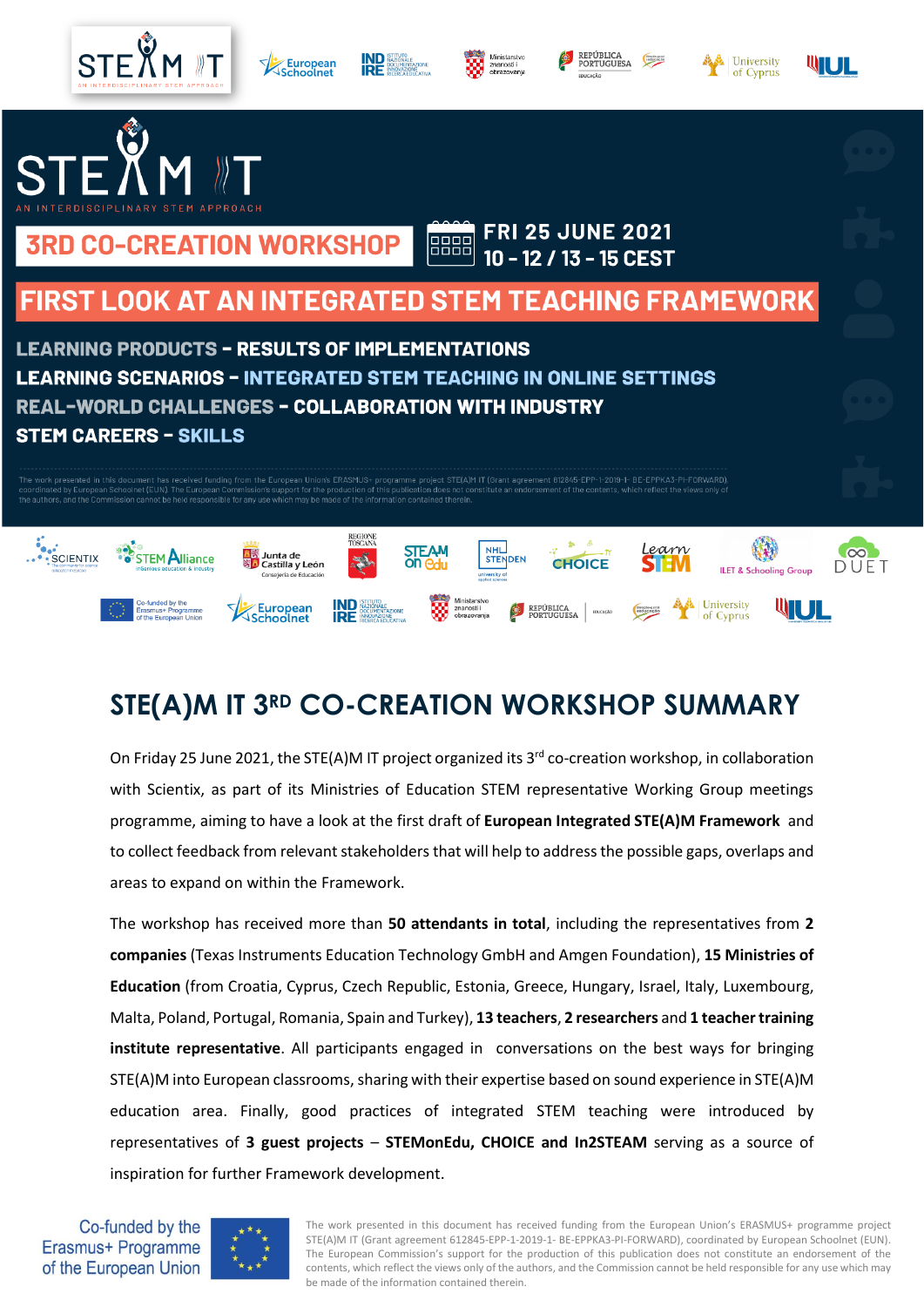

**Evita Tasiopoulou, Project and Pedagogical Manager at European Schoolnet,** kicked off the workshop by presenting the roadmap to the integrated STE(A)M Framework which included the following steps: **State of Play** (overview of the existing scientific and grey literature research on the topic); **Co-creation workshops; Class implementations** (implementations of exemplary learning scenarios created by 11 pilot teachers) **and Focus groups** (group discussions organised with pilot teachers after the implementation of their learning scenarios with their pupils). The findings of these actions laid foundation for the first draft of **evidence-based, practical, easy-to-use,** and **modular** integrated STE(A)M Framework.

The Framework will provide necessary guidelines for **primary school teachers** on how to accommodate integrated STEM teaching in primary education; **secondary school teachers** will learn how to teach STEM subjects in contextualized manner and link them with real-life issues or future careers; **heads of schools** will have the opportunity to learn how integrated STEM can be adopted on school level to reach everyone; **EdTech sector** will be able to build on the Framework by introducing new research questions and focusing on STEM careers while at school will result in a highly skilled workforce; **researchers and industry representatives** will have the opportunity to learn how they can support schools more efficiently. Finally, for **policy makers** the Framework will provide concrete, cohesive examples about the value and impact of integrated STEM teaching and policy recommendations that can lead to systemic changes.

Once the aim, the nature and the target stakeholders of the Framework were introduced, **Nikoletta Xenofontos, Department of Education, University of Cyprus,** highlighted the main findings of the **desk research** (State of Play) and **SWOT** analysis that paved the path for the first draft of the Framework. According to the research findings, the pathways to integrated STEM teaching include the collaborative design initiatives by primary and secondary teachers as well as reforms attempted by Ministries of Education and the development of necessary knowledge and skills in the workforce for industry partners. On the other hand, inadequate knowledge and skills of teachers to effectively support integrated STEM teaching as well as segregation of STEM disciplines which still prevails in most curricula and lack of important information on STEM careers for integrated STEM teaching in both primary and secondary education were identified as main obstacles for integrated STEM. Moreover, after creating and **implementing** their own learning scenarios, 11 STE(A)M IT pilot teachers participated in **individual interviews** and **focus group discussions**. Findings of interviews and focus group discussion confirmed the results of the desk research and the SWOT analysis.

After the methodology and the roadmap to the integrated STEM Framework was introduced, participants were given the floor to provide feedback and contextual insights based on their expertise and experience in integrated STEM education.

 $\sum$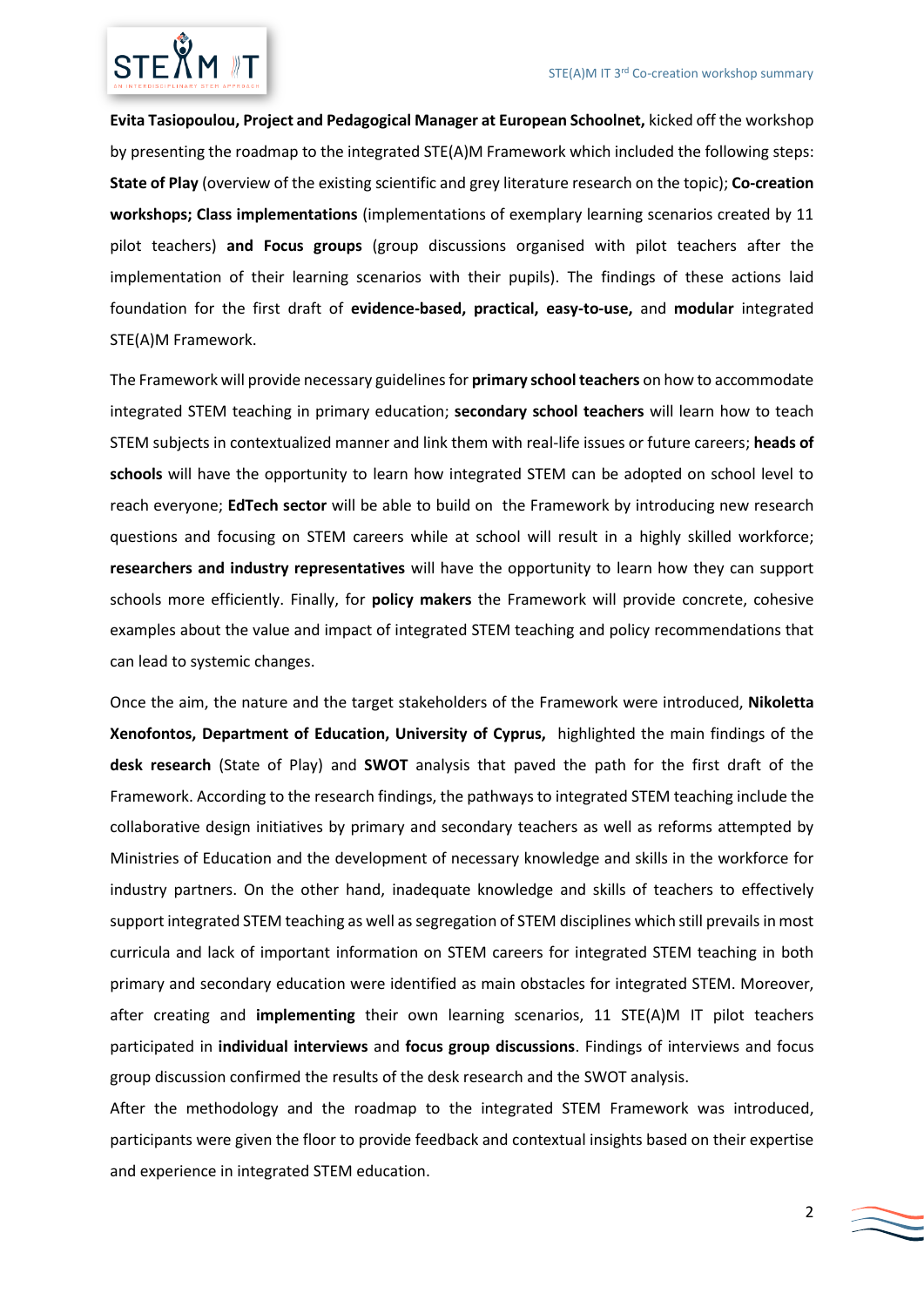

## **The main ideas and recommendations gathered during the workshop**

#### **Institution (school) level:**

- It is vital to allocate **more time for teachers for experimentation** with regards to integrated STEM teaching and **for collaboration with teachers of other disciplines**
- Currently, most curricula do not provide much space for teaching STEM subjects in an integrated manner; therefore, the **curricula must be updated, providing pathways for interdisciplinarity**
- The school books and teachers' support material need to be updated and include more tips and ideas of integration among the various STEM subjects
- It is important to define and agree on **assessment models that are suitable to evaluate the interdisciplinary learning product** (summative  $\rightarrow$  formative) and **include it in the general assessment** (examination). If integrated STEM teaching is not part of the general assessment, there is little possibility it will be taught at all
- Teachers and educators need appropriate **pedagogical support** (entry/reference points for integration) for successfully integrating STE(A)M into their daily teaching practices
- **Different starting points should be anticipated** as well since in some MS STEM disciplines might be taught in more specialised manner (for instance, in primary schools in Hungary)

#### **Policy level:**

- It is important to **explore and showcase good practices of integrated STEM teaching that can serve as starting points for wider adoption** (bottom-up approach). Thematic days at school when one topic is addressed across various subjects (The Day of Water) can be considered as an example.
- Integrated STEM teaching should be considered as **a key player in achieving sustainability and green transition** and, consequently, gain more ground within various programmes and projects striving for this goal. While STEM disciplines are strongly connected to real-world issues by their nature, combining STEM teaching with citizenship or socioemotional learning has full potential for changing behaviours and driving young societies towards sustainability and climate action at full speed.
- **To mainstream integrated STEM teaching, it should be firmly rooted in school/national curricula**. STE(A)M needs to exceed extracurricular level for overcoming time constraints (in many cases extracurricular activities mean voluntary work and, eventually, decreased motivation) and for bringing all the teachers on board, not only enthusiasts.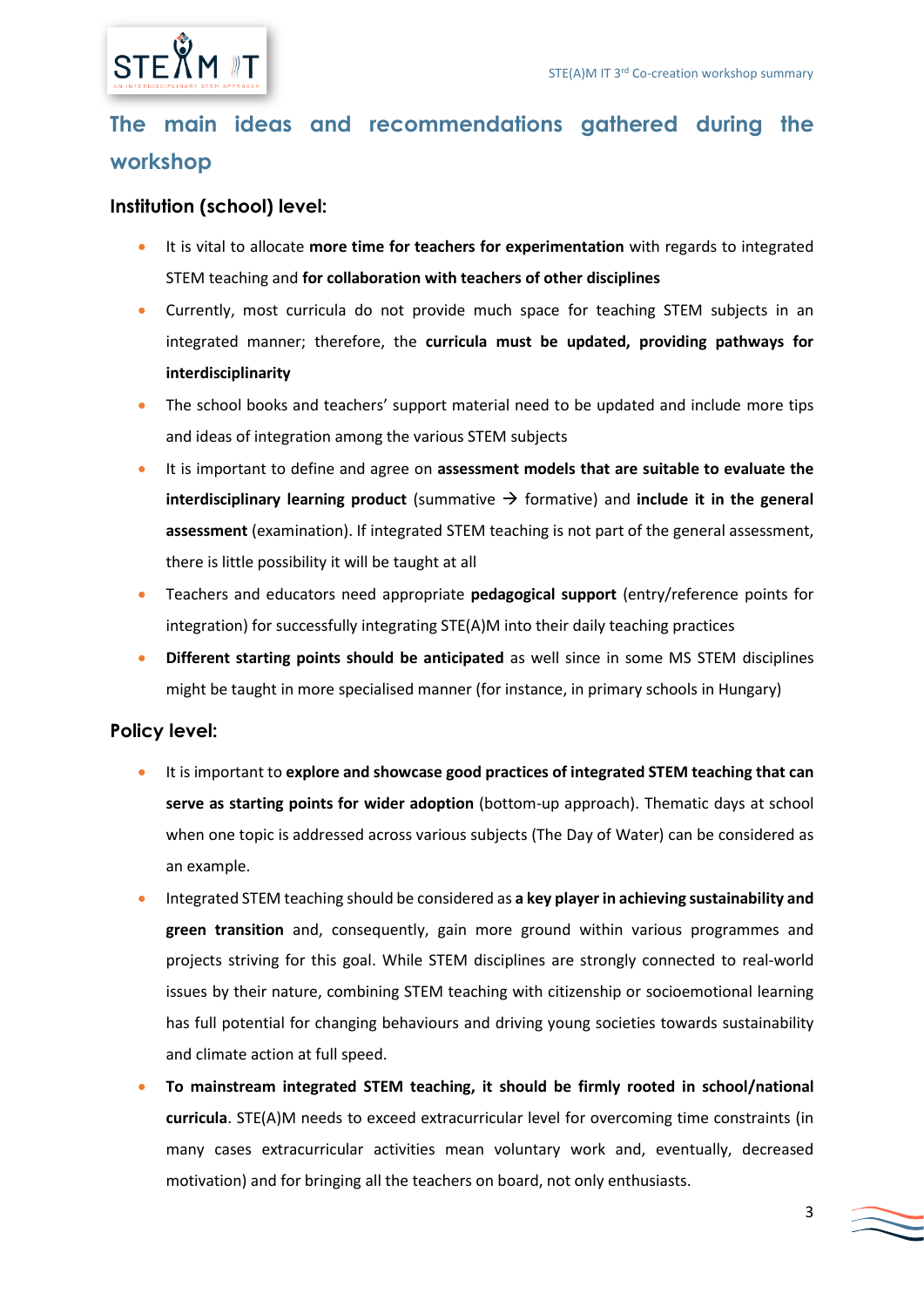

• There is need of **constant dialogue between policy makers (MoEs) and industry that supply into the educational sector**. Industry actors have unique and up-to-date expertise which is currently not leveraged enough.

#### **Industry level:**

- **Closely collaborating with schools, industries should promote the potential of STE(A)M careers more actively** since teachers tend to provide all-round, generic education and are not always up to date with practice-related specifications within different fields.
- In ever changing world, it is important to **find and maintain the right balance between teaching specific (workforce related) and transversal, sectorial skills.**
- It is vital to **find and apply creative, innovative real-life approaches to connect students with jobs**. For instance, students may research latest studies on what future careers will be, they might investigate what are the most demanded careers in their country, what jobs have the most potential in future. On the other hand, parents can also be involved in the process by inviting them to come to classrooms and speak about the different occupations they have with pupils.
- All types of educational systems need to be equally supported. There is a need to upgrade the status of vocational education and make sure they become more flexible and easy to adapt.

During the workshop, **Björn Bachmann, Project Coordinator at European Schoolnet**, also introduced the **[Career Advisors Network](http://steamit.eun.org/career-advisors-network/)** which will be launching in September 2021 aiming to **support career advisers in raising understanding of emerging STEM careers and the skills they require**. During the initial phase, an exclusive network is composed of the STE(A)M IT and Scientix competitions winners and members nominated by Ministries of Education partners, however, later it **will be open to everyone**. The unique Pan-European network of career counsellors established within the interactive STE(A)M IT portal will offer primary and secondary school teachers, educators, career advisers and counsellors **communication and education guidance on STEM skills training** (via webinars, workshops, Q&A sessions and more). Moreover, it will open **opportunities for establishing connections** (via networking and co-creation events) **between various stakeholders**, including STEM professionals, industry partners and policy makers. All members of the network will play an active role as **co-creators and mentors** and, thanks to the **badge system** established within the network, have an opportunity to become **expert career advisers**. There are many activities coming in near future as well, including the launching of newsletter; networking events; STEM careers/skills, teaching resources; communication from industry representatives, Ministries of Education and/or external guest speaker(s); webinars to discuss "wider topics and skills" such as education and communication; workshops on the specific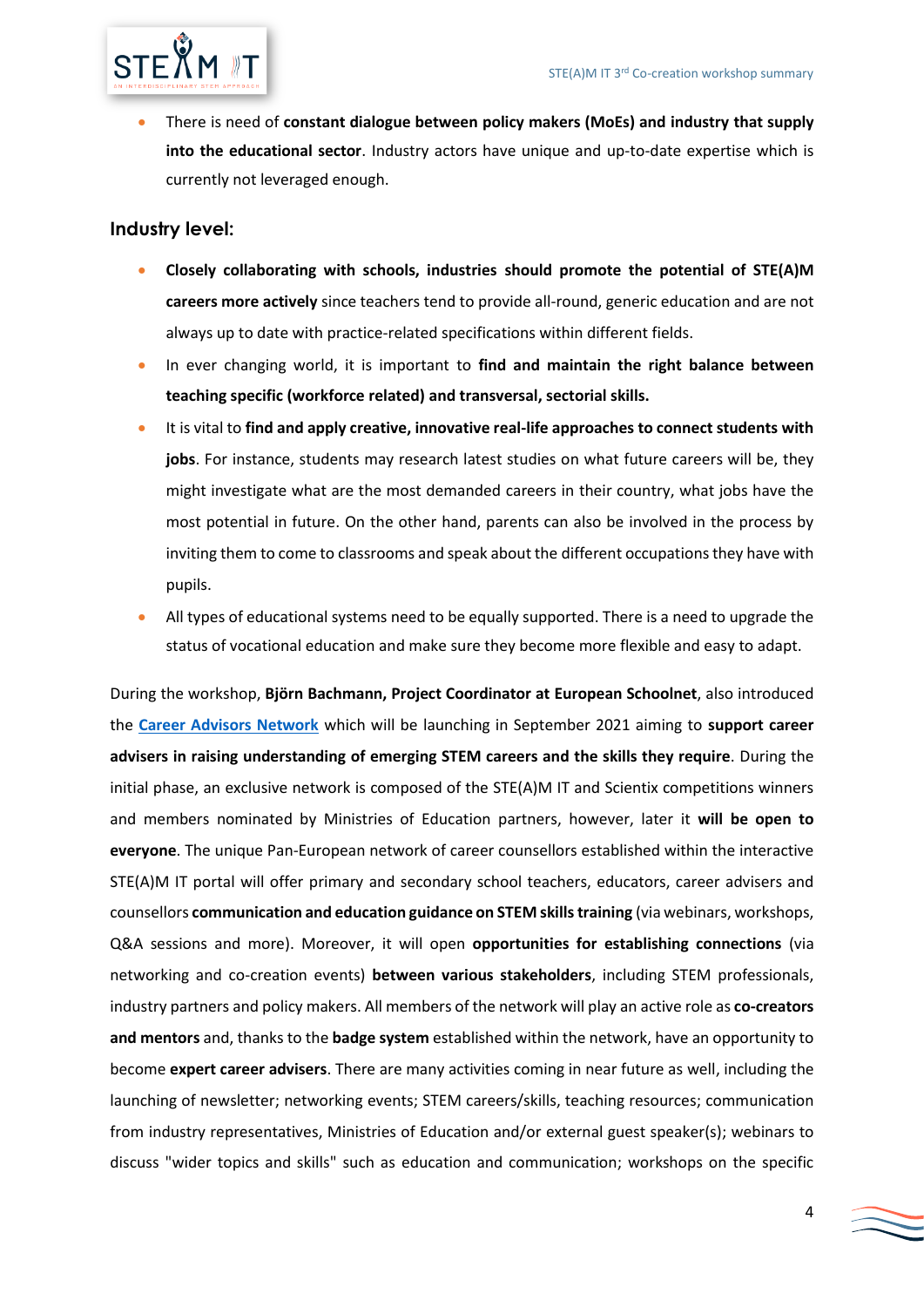

topics such as videoconferencing tools, creating engaging online content, event organization skills and more…In 2022, the **Publication of Career Advisers Manual and Best Practice Guide** will come out as well.

The **[Repository of STEM Jobs Profiles](http://steamit.eun.org/category/stem-careers/)** which was launched in September 2020 and is available on STE(A)M IT platform was presented by **Vanessa James, Communications Coordinator at European Schoolnet**. The repository includes textual and audio-visual resources about **exciting STEM-related careers** and is useful for students, parents, teachers, career counsellors or anyone interested in emerging STEM occupations. Currently, the repository contains **28 STEM Job profiles**, each profile comprising of a **career sheet** (outlining necessary skills, tasks, responsibilities, and prospects associated with certain STEM career) and **an interview** with the representative of the occupation in question in video, audio (podcast) and textual formats. Upcoming next is **strengthening the network of collaborators** and **collaboration with industry** which will lead to both the increased number of resources and the diversity of STEM careers presented.

Finally, **professional development opportunities for STEM teachers available under [Scientix](http://www.scientix.eu/)** portal were introduced by **Eleni Myrtsioti, Project Coordinator at European Schoolnet**. To ensure everybody has **one access point to everything on STEM education in Europe** and to support teachers to keep us with **everything that is happing on STEM education**, Scientix has been running **the community for science education in Europe** for almost 10 years. It offers **Information/knowledge exchange, training opportunities and serves as a place for community** for STEM teachers. Moreover, Scientix contains **interesting resources for** (integrated) STEM teaching. Currently, there over 3,000 resources, including high quality materials ready to be used in class for free (lesson plans, reports) also webinars, blogposts available under the portal.

The first **STEM MOOCs package** of European Schoolnet Academy created in collaboration with Scientix consisted of three unique MOOCs. Two of them called 'Integrated STEM Teaching' for Primary Schools' and 'Integrated STEM Teaching for Secondary Schools' ran during the period of 26 October  $-2$ December 2020 (5.5 weeks in total). The high-quality MOOCs focused on **STEM careers and contextualization of real-life problems as well as their solutions and provided guidelines on integrated STEM teaching**. More than 700 primary and close to 800 completed the MOOCs evaluating them very positively.

#### **Learning scenarios presented by STE(A)M IT pilot teachers:**

- [More light, less lighting](http://steamit.eun.org/more-light-less-lighting/) by **Carmelita Cipollone and others**
- [Catapults in STEM and their historical use](http://steamit.eun.org/catapults-in-stem-and-their-historical-use/) by **Nikolas Nikolaou and others**

 $\sum$